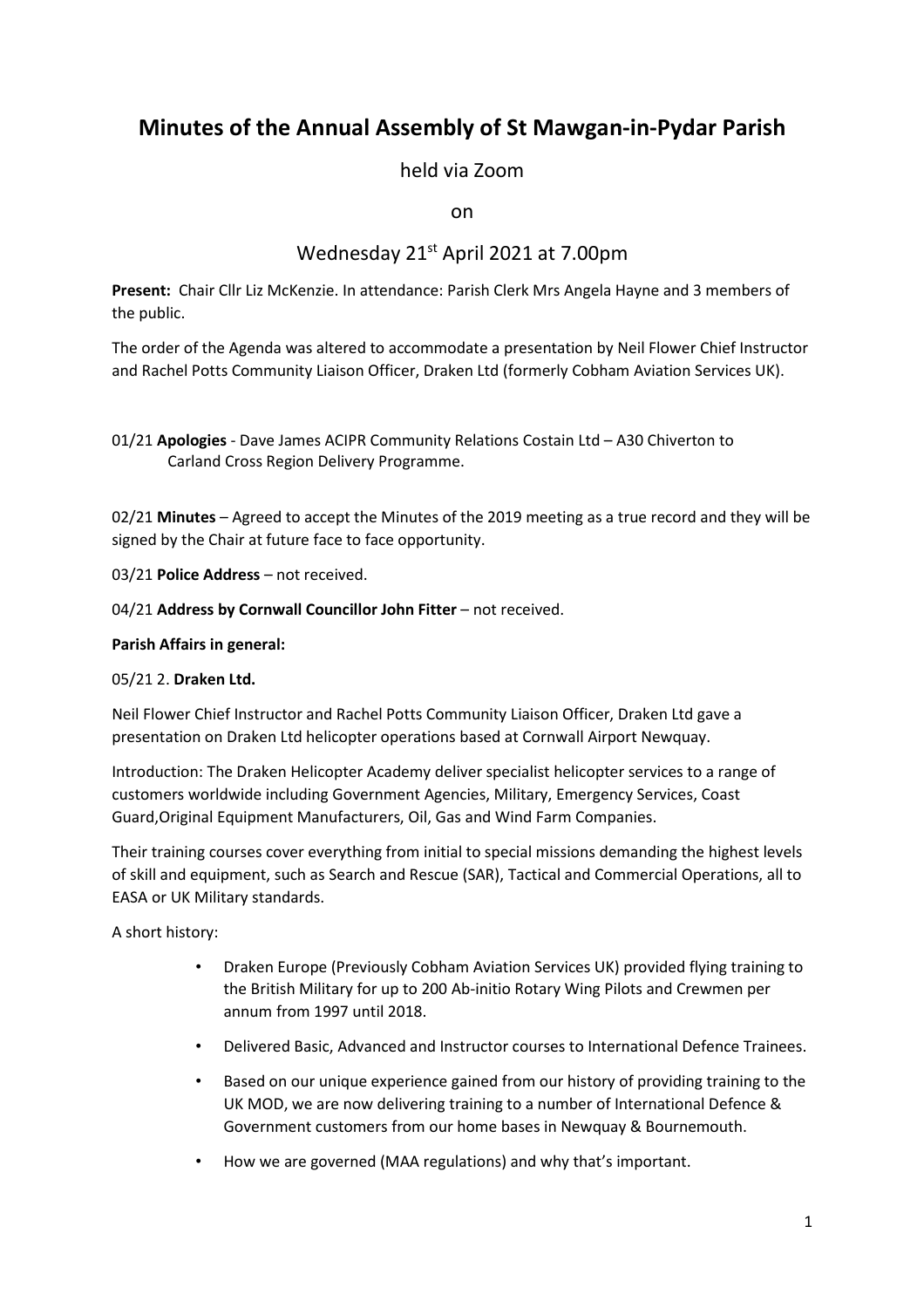- Their Training Fleet currently consists of BELL 412 EP: Basic and Advanced Multi Engine (ME) training - **Civil & Military Register MAA CFAOS** allowing:
	- Pilot & Rearcrew Training COIN & Conv Ops
	- Procedural Instrument Flying
	- Search & Rescue (SAR) Techniques
	- Underslung Loads (USL)
	- Crewman Instructor Training
	- Multi Crew NVD Ops
- AIRBUS AS350 BB Basic & Advanced Single Engine (SE) training **Military Register MAA CFAOS** allowing:
	- Tactical Techniques & Procedures
	- Underslung Loads (USL)
	- NVD Initial and Recat
	- Mountain Flying Techniques
	- EO/IR Sensor Training (MX-10)
	- Instructor training
- AUGUSTA WESTLAND 139 & AIRBUS H 145 Basic and Advanced Multi Engine (ME) training
- **Civil & Military Register MAA CFAOS** allowing:
	- Pilot & Rearcrew Training COIN & Conv Ops
	- Procedural Instrument Flying
	- Search & Rescue (SAR) Techniques
	- Underslung Loads (USL)
	- Crewman Instructor Training
	- Multi Crew NVD Ops

#### Plans

Community Engagement:

- **STEM**
- Presentations parish council and community liaison
- Charity fundraising
- Sponsorship opportunities
- Apprenticeships
- Work Experience/ Placements
- School visits
- College talks
- Visits to Draken Helicopter Academy Open Days
- Local Community Initiates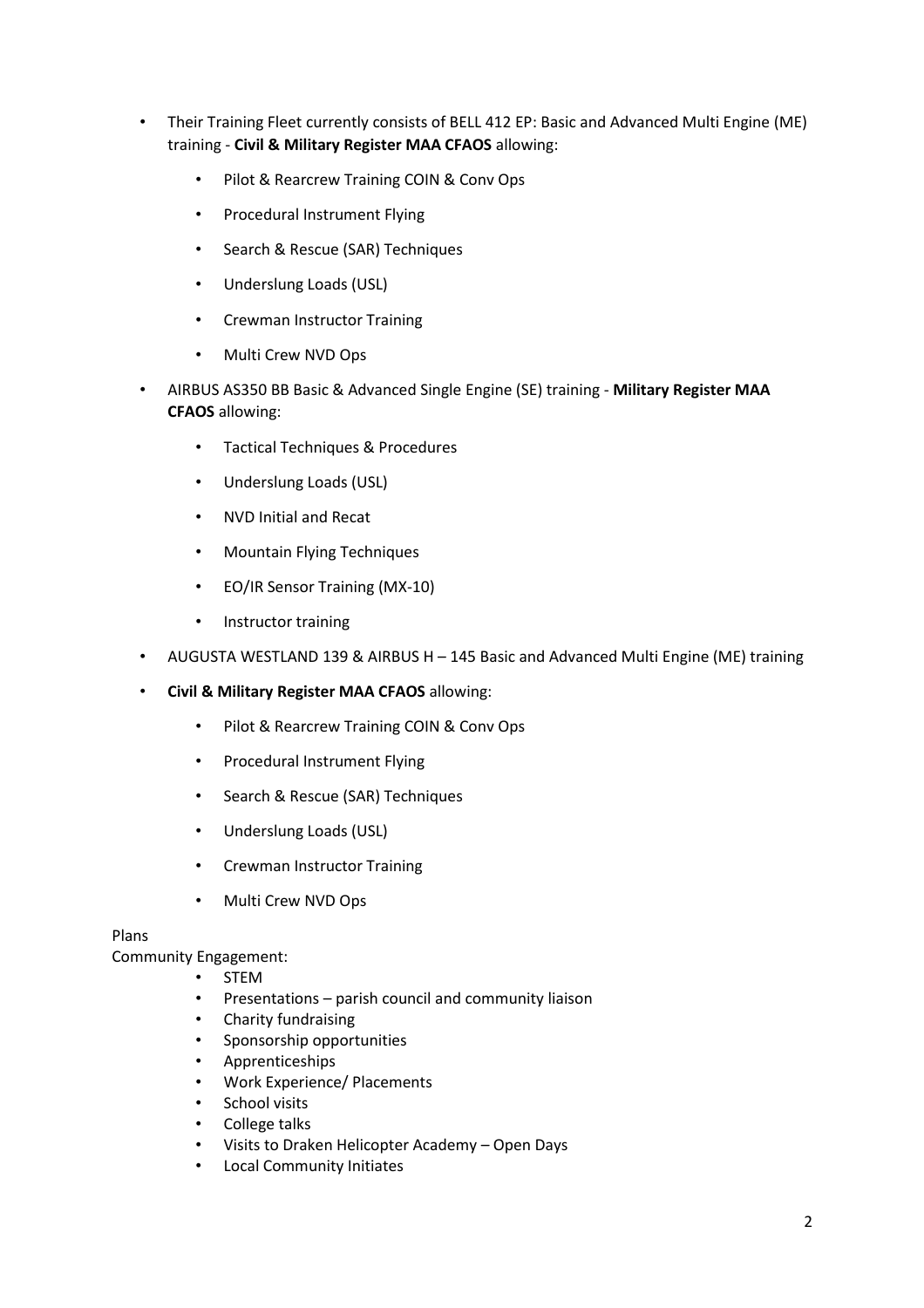- **Equestrian Community hi-vis merchandise (This is currently in production and so if anyone is interested, please contact rachel.potts@draken.aero**
- **Cornwall Heritage Centre**
- **Supporting local airfield owners.**

Rachel is hoping that Pete Downes of Cornwall Airport Newquay will be able to facilitate flying activity communication via the airport website, which would enable residents to access information such as night flying, extended opening hours, significant unusual activity in a timely manner.

In addition, Rachel is in the process of setting up a formalised complaints process for Draken Ltd operations.

Rachel and Neil thanked the Chair for inviting them to the meeting and will remain open to continuing community engagement.

Those present all expressed their thanks as to what was an interesting presentation and suggested that communication in the Parish is key - welcoming all operators at Cornwall Airport Newquay to join in the community engagement at every possible opportunity.

### **06/21 Chair's report 2020-21**

The last year has been very different in many ways with lots of changes to adjust to! As we have been unable to hold face-to-face meetings the Parish Council has been using Zoom to hold meetings online. This has taken a bit of getting used to for all of us, but it has been superbly managed by our Parish clerk, Angela Hayne, who is responsible for setting up meetings and ensuring they proceed smoothly.

Angela has also been the one who has kept up to date with all the covid regulations and requirements and ensured that the PC has been compliant. We had to close the toilets and the play area in accordance with guidelines – and thanks are due to Angela and to our contractor, Simon Plant, for ensuring that this was enacted promptly, and suitable signs were erected. We re-opened both as soon as we were able. The public toilet is regularly used by the local postmen but has also been used by the many delivery drivers that we now commonly see around the parish!

Angela has also been pushing ahead with the refurbishment of the toilets. The gents and ladies have been refitted and redecorated and we held a small opening ceremony on September 2nd, 2020 when Beryl Cawley officially reopened them. The next step is the rebuild of the disabled toilet to make it truly accessible and fit for purpose. Finding a builder to undertake the work has been challenging, but Angela has persevered. We have been fortunate in receiving money from the Denzell Downs fund towards the costs – thanks to Angela for preparing this application.

We have also seen a change in the toilet cleaning contract, as Andrew Prowse stepped down from the role last year, so I'd like to thank him for all his hard work – and the beautiful flower displays. We now have Tony Roberts, from St Columb, who took on the contract for cleaning the toilets in August 2020, so thanks to him for his work so far.

Last summer saw a massive influx of visitors once the covid restrictions were lifted and unfortunately this resulted in record levels of rubbish being left on the beach for our contractor to remove. As ever the beach cleaning has been maintained to a very high standard by Mike Farmer and his family, so especial thanks to them. However, the levels of rubbish seen last year are unsustainable going forward, particularly since Cornwall Council have changed their procedures and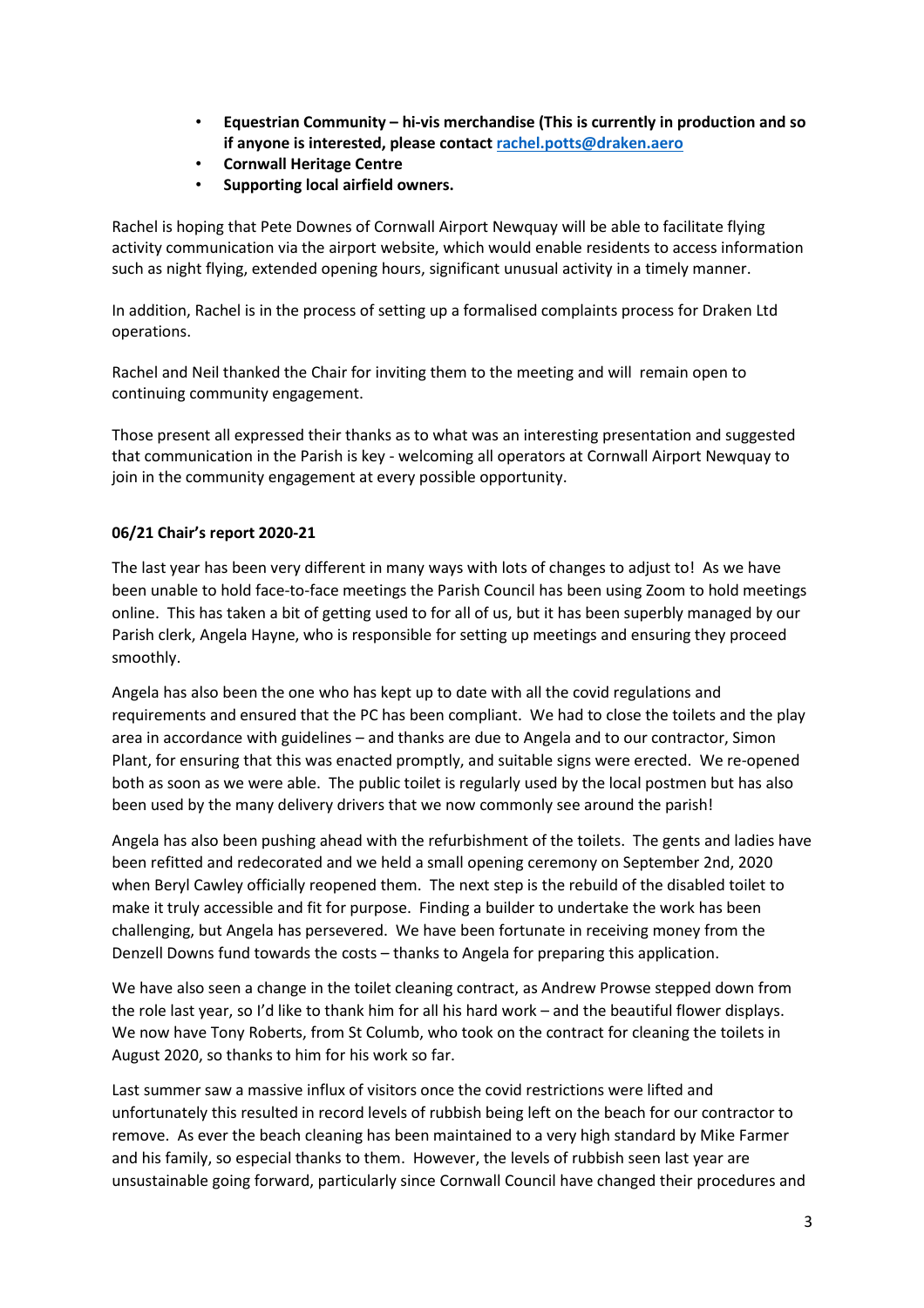are no longer prepared to remove the rubbish free of charge. So, we have been working with the Farmer family and local businesses to achieve a workable solution for the future. Signs have been erected to encourage people to take their rubbish away from the beach for disposal. We hope that this will be effective for summer 2021, but we will be monitoring the situation to make future decisions.

Thanks to our contractor Simon Plant, who keeps the footpaths, the church yard, the burial ground, and the playing field tidy, as well as undertaking various other jobs around the parish. He has erected the new signs on the beach and also the NO Dogs signs for the playing field. Hopefully, they will remove the problem of dogs being exercised on the field.

If you have visited the cemetery recently you will have noticed that the drive has been resurfaced, with the corners adjusted to allow more space for the hearses to turn which also required the relocation of the bench. You may also have noticed that the gates are nearing the end of their use, so the PC has ordered new gates – again using money from the Denzell Downs fund which Angela has successfully applied for. This year's round of applications has just closed and there is a meeting later this month to decide on the allocation of funds.

We are coming up to the end of the current term of office for existing councillors and we will see a few changes when we resume in May. We have seen one change already as Sue Jones stepped down in February and I'd like to take this opportunity to thank her for all her contributions over the years and give her our best wishes – we will miss you, Sue! Although we were coming up to an election in May the vacancy was advertised, and we had three people who put themselves forward to be co-opted at the March meeting. So, an online vote was held (another new experience, capably managed by our Parish Clerk!) and Kate Mullard was elected to the Parish Council and duly signed the necessary papers. We welcome Kate back to represent Trenance ward. Kate was on the council previously, so at least she knows what she has let herself in for!

I mentioned the elections in May, and they meant that nominations were open to anyone who wanted to stand for the Parish Council across the two wards. Again, a slightly different experience than usual, with the challenges of completing the nomination forms, getting them signed and submitted in person at one of the council offices during the covid restrictions!

Two of our existing councillors have decided not to stand this time, Terry Thomas for St Mawgan ward and Gwen Jennings for Trenance and I would like to thank them both for all their contributions, both have served on the internal control group who undertake regular checks on the PCs accounts. I would also like to thank Gwen who has been our longstanding representative on the Airport Consultative Forum, and she has done a great job representing the PC and feeding back the discussions that have taken place.

The outcome of the nomination process is that we have six people nominated for the six seats in St Mawgan ward: Beryl Cawley, Sarah Karkeek, Jean (Jay) Latham, Liz McKenzie, Chris Mann, Clare Tyson. There are five people nominated for the six seats in Trenance ward: Deborah Carter, Richard Cawley, William Corbett, James McCluskie, Kate Mullard. So, there won't be an election in either ward and we will see two, possibly three new members joining the council in May. There is a vacancy in Trenance ward, so that will duly be advertised and hopefully the PC will be able to co-opt a sixth person for Trenance at a future meeting. The changes to the PC composition will also mean some changes to the working groups.

We are also going to see a change to our County Council representative, due to the reorganisation of Cornwall Council, St Mawgan is now grouped with St Columb Major and St Wenn, rather than Colan.